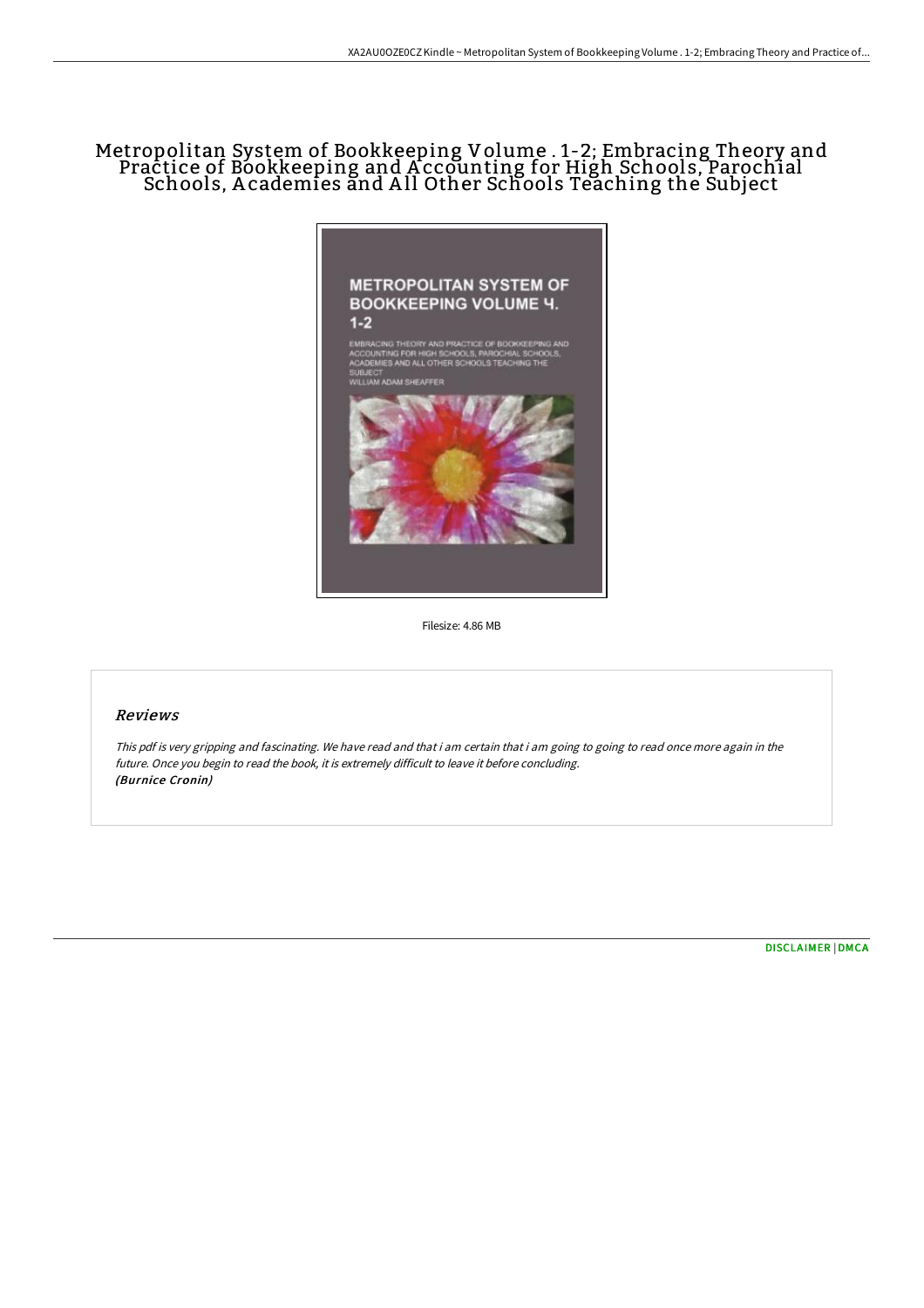### METROPOLITAN SYSTEM OF BOOKKEEPING VOLUME . 1-2; EMBRACING THEORY AND PRACTICE OF BOOKKEEPING AND ACCOUNTING FOR HIGH SCHOOLS, PAROCHIAL SCHOOLS, ACADEMIES AND ALL OTHER SCHOOLS TEACHING THE SUBJECT



To read Metropolitan System of Bookkeeping Volume . 1-2; Embracing Theory and Practice of Bookkeeping and Accounting for High Schools, Parochial Schools, Academies and All Other Schools Teaching the Subject eBook, make sure you access the link listed below and save the document or have access to additional information that are related to METROPOLITAN SYSTEM OF BOOKKEEPING VOLUME . 1- 2; EMBRACING THEORY AND PRACTICE OF BOOKKEEPING AND ACCOUNTING FOR HIGH SCHOOLS, PAROCHIAL SCHOOLS, ACADEMIES AND ALL OTHER SCHOOLS TEACHING THE SUBJECT ebook.

Rarebooksclub.com, United States, 2012. Paperback. Book Condition: New. 246 x 189 mm. Language: English . Brand New Book \*\*\*\*\* Print on Demand \*\*\*\*\*.This historic book may have numerous typos and missing text. Purchasers can download a free scanned copy of the original book (without typos) from the publisher. Not indexed. Not illustrated. 1920 Excerpt: .be balanced by using the amount of the Cash Dr. and Cash Cr. columns only. To prove cash, at any time, take the difference between these two columns. The cash book illustrated is shown without the pages in the folio column. These should be inserted as each item is posted. The Journal. Separate columns must be kept in the journal for each ledger to which items will be debited or credited. On the debit side, there must be columns for the general ledger and for the purchase ledger. No debit column for the sales ledger is necessary as the business does not give notes or drafts to customers on account, hence there will ordinarily be no debits to the sales ledger from the journal. On the credit side, there must be columns for the general ledger and for the sales ledger. No credit column for the purchase ledger is necessary. (See illustration on page 216) It is necessary to post the totals of the Accounts Payable and Accounts Receivable columns only as the items in the General columns, both debit and credit, have been posted to the general ledger daily. Casii Receipts, October 19--Returns and Allowances on Sales. A separate book of entry will be kept for returns and allowances on sales. In it should be entered all returned goods, rebates, and allowances that are to be credited to customers accounts. Daily it will be posted to the credit of the customers accounts affected. It is...

**E** Read [Metropolitan](http://techno-pub.tech/metropolitan-system-of-bookkeeping-volume-1-2-em.html) System of Bookkeeping Volume . 1-2; Embracing Theory and Practice of Bookkeeping and Accounting for High Schools, Parochial Schools, Academies and All Other Schools Teaching the Subject Online Download PDF [Metropolitan](http://techno-pub.tech/metropolitan-system-of-bookkeeping-volume-1-2-em.html) System of Bookkeeping Volume . 1-2; Embracing Theory and Practice of Bookkeeping and Accounting for High Schools, Parochial Schools, Academies and All Other Schools Teaching the Subject